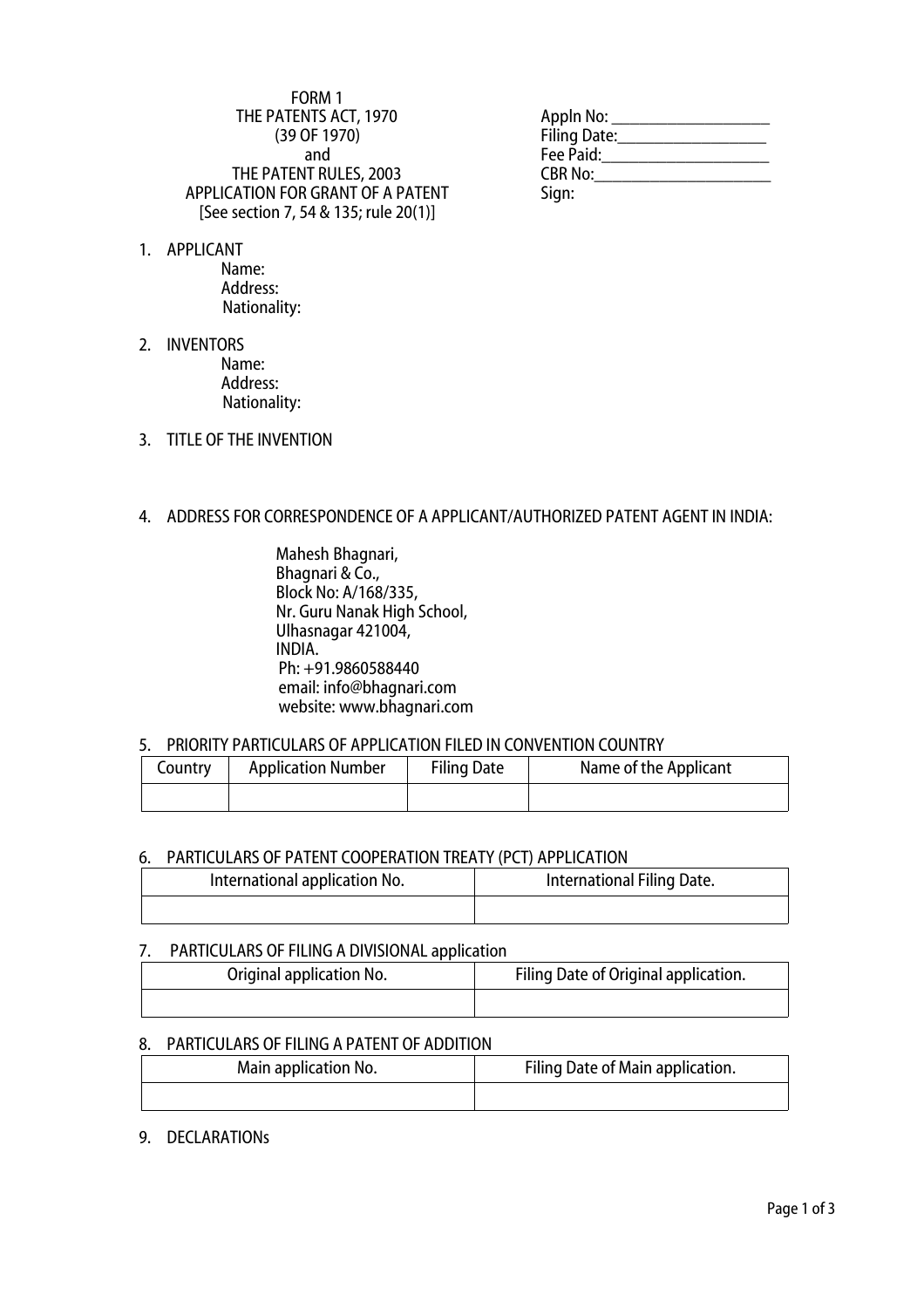## i. DECLARATION BY THE INVENTORs:

We the above named inventor are the true and first inventors for this invention and declare that the applicants herein are our assignee or legal representative.

| Dated this day of |                      |
|-------------------|----------------------|
|                   |                      |
|                   |                      |
|                   |                      |
|                   | Name of the inventor |
|                   |                      |

### **ii. DECLARATION BY THE APPLICANTS IN THE CONVENTION COUNTRY**

I/We, the applicant(s) in the convention country declare that the applicant(s)herein is/are my/our assignee or legal representative.

#### Dated this day of

| Name of the applicant |
|-----------------------|

#### iii. DECLARATION BY THE APPLICANT:

- I/We, the applicant(s) hereby declare(s) that: -
- I am /We are in possession of the above-mentioned invention
- The Complete specification relating to the invention is filed with this application.
- The invention as disclosed in the specification uses the biological material from India and the necessary permission from the competent authority shall be submitted by me/us before the grant of patent to me/us.
- There is no lawful ground of objection to the grant of the patent to us.
- I am/ We are the assignee or legal representative of true & first inventors.
- The applications, particulars of which are given in Para 05 was the first applications in a convention country in respect of my invention.
- I/We claim the priority from the above mentioned application(s) filed in convention country/countries and state that no application for protection in respect of the invention had been made in a convention country before that date by me/us or by any person from which I/We derive the title.
- My application in India is based on International application filed under the Patent Cooperation Treaty (PCT) as mentioned in para 6.
- The application is divided out of my/our application particulars of which are given in Para 7 and pray that this application may be treated as deemed to have been filed on under sec.16 of the Act.
- The said invention is an improvement in or modification of the invention particulars of which are given in Para - 8.
- 10. FOLLOWING ARE THE ATTACHMENTS WITH THE APPLICATION :
- (a) Complete specification
- (b) Complete specification (in conformation with the international application)/as amended before the International Preliminary Examination Authority (IPEA), as applicable (2 copies), in 40 pages having 11 claim.
- (c) Drawings (in conformation with the international application)/as amended before the International Preliminary Examination Authority (IPEA), as applicable (2 copies) in 06 sheets and abstract in 1 page.
- (d) Priority documents